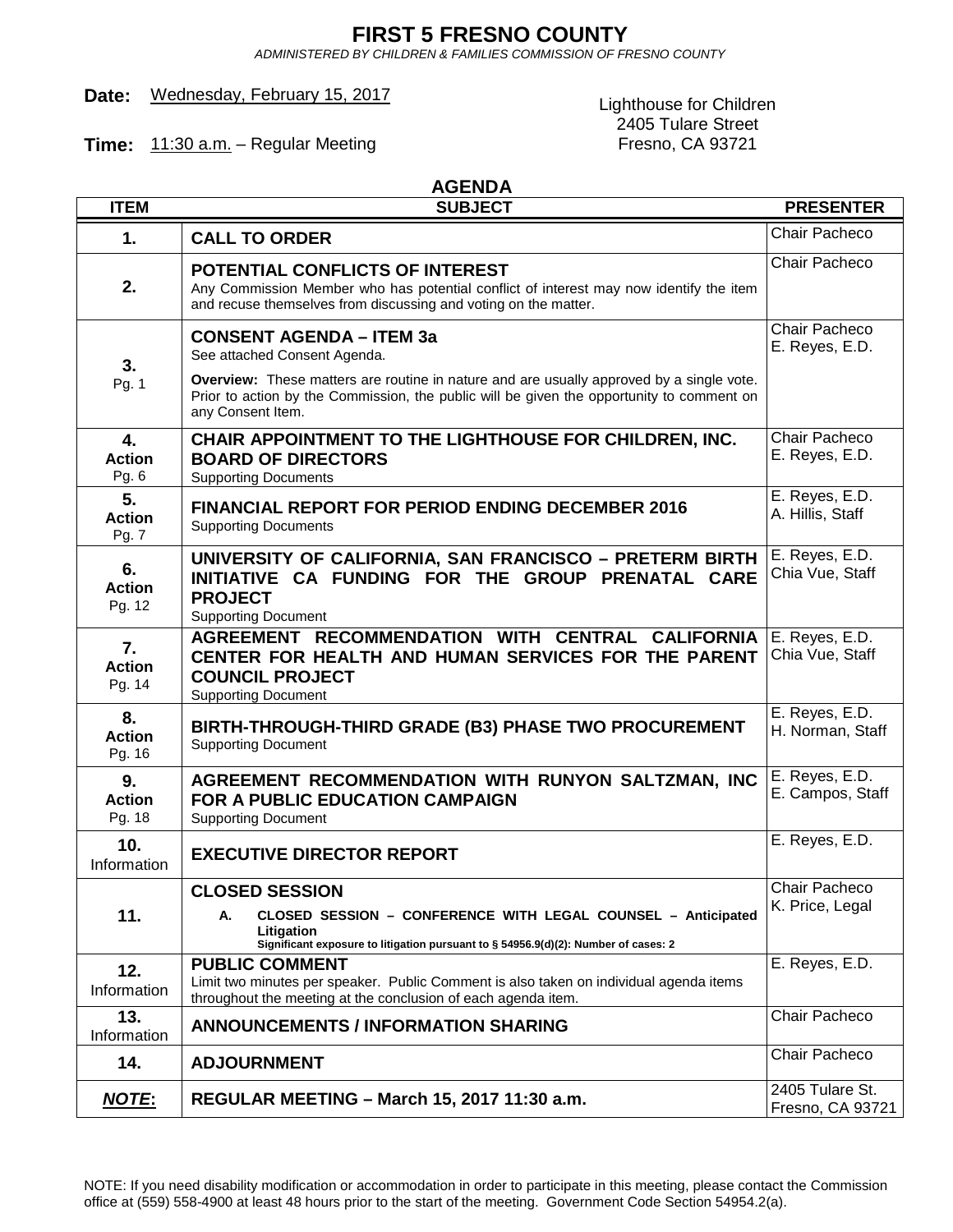## **FIRST 5 FRESNO COUNTY**

*ADMINISTERED BY CHILDREN & FAMILIES COMMISSION OF FRESNO COUNTY*

**Date:** Wednesday, February 15, 2017

Lighthouse for Children 2405 Tulare Street

Fresno, CA 93721 **Time:** 11:30 a.m. – Regular Meeting

# **CONSENT AGENDA**

(Any Commissioner may pull any Consent Item for discussion or separate vote.)

| <b>ITEM</b>                   | <b>SUBJECT</b>                                                                                           | <b>PRESENTER</b> |
|-------------------------------|----------------------------------------------------------------------------------------------------------|------------------|
| 3a.<br><b>Action</b><br>Pg. 2 | <b>MINUTES FROM JANUARY 18, 2017, REGULAR COMMISSION</b><br><b>MEETING</b><br><b>Supporting Document</b> | E. Reyes, E.D.   |

We encourage the public to attend. If you have a disability and need accommodations to participate in a meeting, please contact the Commission office at (559) 558-4900 at least 48 hours prior to the start of the meeting. Government Code Section 54954.2(a).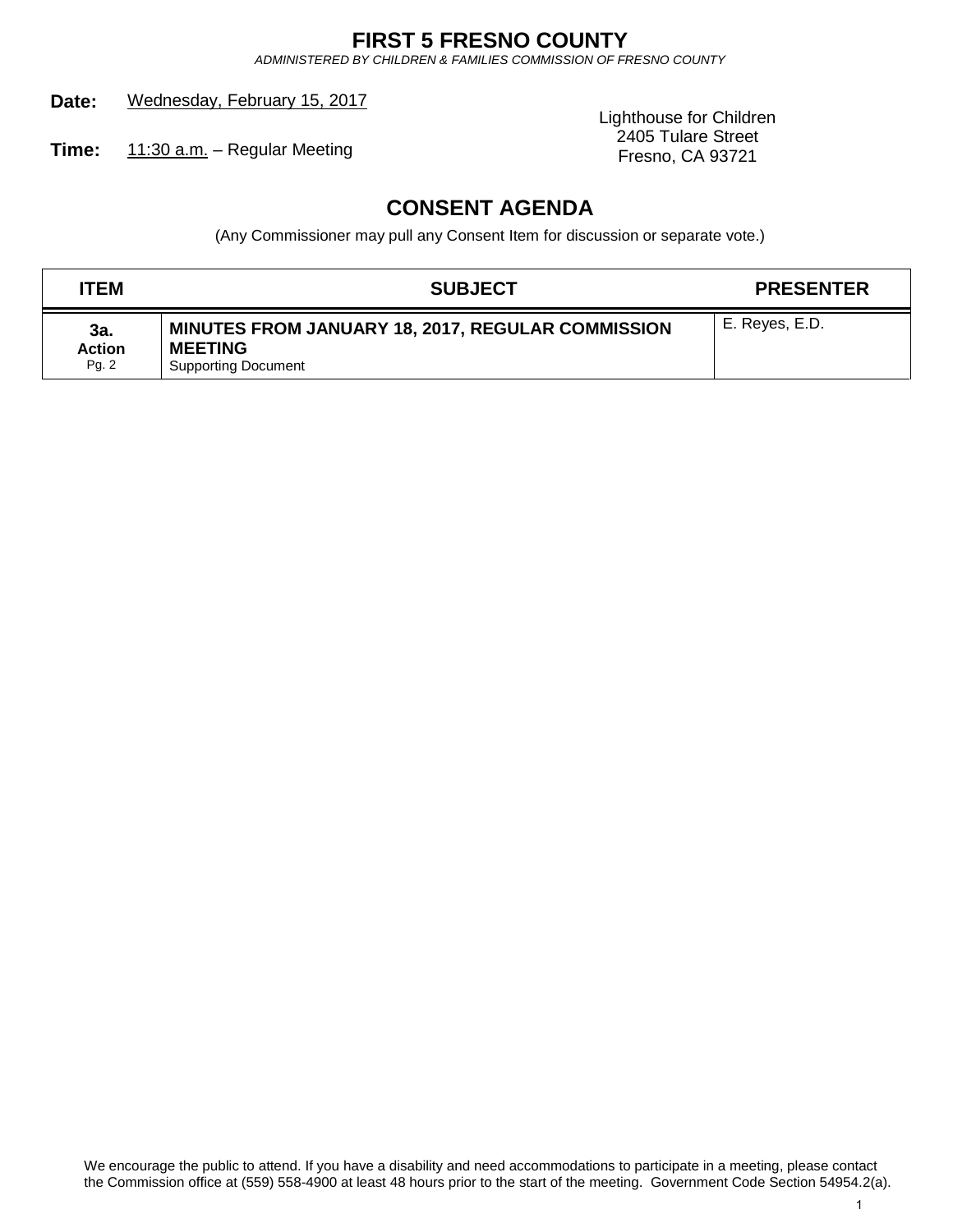> *Regular Business Meeting* **February 15, 2017 – 11:30 a.m.**

> > **2405 Tulare Street Fresno, CA 93721**

#### **CONSENT AGENDA ITEM 3a**

#### **RECOMMENDED ACTION:**

Approve Commission Minutes – January 18, 2017 Regular Meeting

#### **ACTION SUMMARY MINUTES**

**January 18, 2017 – 11:30 A.M.**

- **Present**: **Commissioners**: Brian Pacheco, Shannon Koontz, Kari Gilbert
- **Absent**: Hugo Morales, Dawan Utecht
- **Staff:** Emilia Reyes, Lilith Assadourian, Alix Hillis, Elizabeth Campos, Hannah Norman, Vianey Chairez, Melissa Cook, Mayra Diaz, Kristina Hernandez, Jorge Marquez, Cecilia Paredes, Karina Perez, Karen Rangel, Monica Ramirez, Zaira Valeriano, Chia Vue, Ken Price (Legal Counsel)

#### **1. CALL TO ORDER**

**2. POTENTIAL CONFLICTS OF INTEREST:** Any Commission Member who has a potential conflict of interest may now identify the item and recuse themselves from discussing and voting on the matter.

None heard.

Note: Agenda items 10 and 11 were moved to the end of the agenda after item 13.

#### **3. ELECTION OF FIRST 5 FRESNO COUNTY COMMISSION OFFICERS**

The following were the elected officer roles of the Commission:

Supervisor Pacheco – Chair Commissioner Gilbert – Vice-Chair Commissioner Morales – Secretary/Treasurer

Public Comment: None heard.

Motion by: Koontz Second by: Pacheco Ayes: Gilbert, Koontz, Pacheco Noes: None heard.

#### **4. COMMITTEE MEMBERSHIP APPOINTMENTS**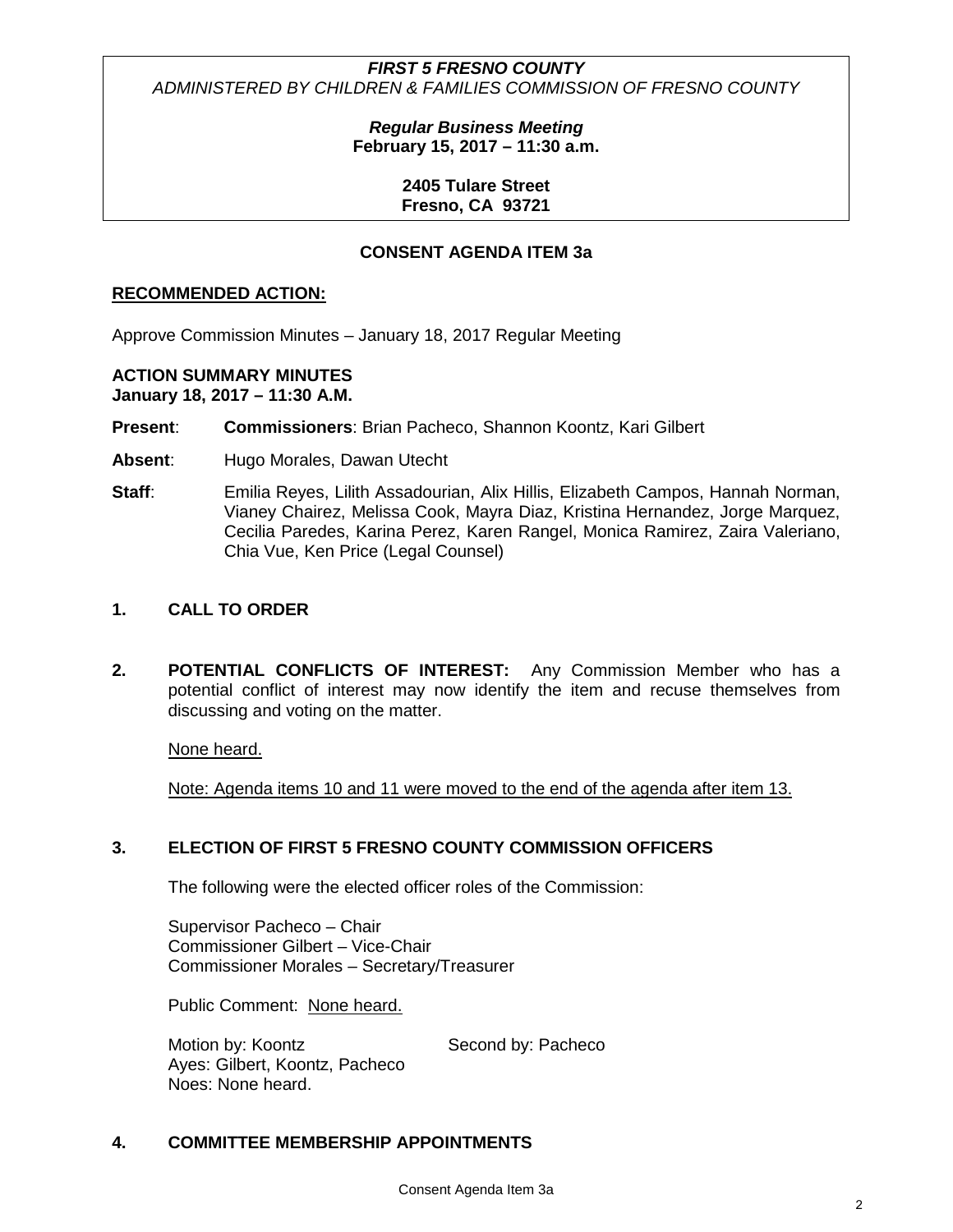The following were the elected appointments:

| <b>Administrative Committee</b>                  | <b>Finance &amp; Program Review Committee</b> |  |  |
|--------------------------------------------------|-----------------------------------------------|--|--|
| <b>Committee Chair: Commission Chair Pacheco</b> | Committee Chair: Commissioner Gilbert         |  |  |
| <b>Commissioner Utecht</b>                       | <b>Commissioner Morales</b>                   |  |  |

Public Comment: None heard.

Motion by: Gilbert Second by: Koontz Ayes: Gilbert, Koontz, Pacheco Noes: None heard.

#### **5. CONSENT AGENDA – ITEM 5a**

These matters are routine in nature and are usually approved by a single vote. Prior to action by the Commission, the public is given the opportunity to comment on a consent item. Any Commission Member may pull any consent item for discussion or separate vote.

Public Comment: None heard.

Motion by: Koontz Second by: Gilbert Ayes: Gilbert, Koontz, Pacheco Noes: None heard.

#### **6. FINANCIAL REPORT FOR PERIOD ENDING NOVEMBER 2016**

Public Comment: None heard.

Motion by: Gilbert Second by: Koontz Ayes: Gilbert, Koontz, Pacheco Noes: None heard.

#### **7. FRESNO COUNTY RURAL COMMUNITY NEEDS ASSESSMENT PRESENTATION**

Public Comment: None heard.

No action required.

#### **8. COMMUNITY RELATIONS UPDATE**

Public Comment: None heard.

No action required.

#### **9. EXECUTIVE DIRECTOR REPORT**

Emilia Reyes, Executive Director, provided the following updates:

New Administrative Officer, Karina Perez, effective December, 22, 2016.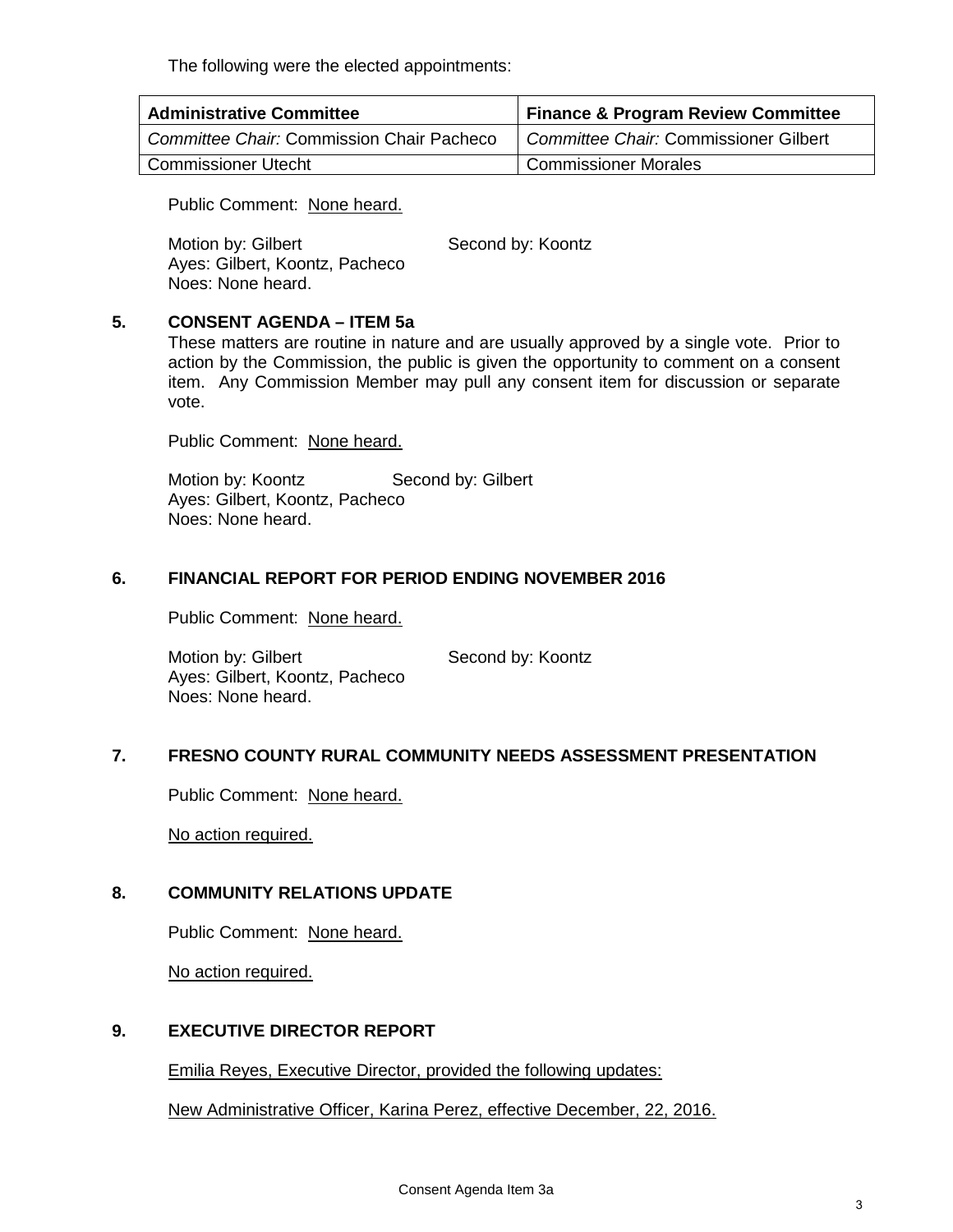Strategic Initiatives Officer, Monica Ramirez, effective January 18, 2017. This position is in response to the awarded contract by First 5 California for F5FC to be the IMPACT Regional Hub.

As required by the Commission's procurement policies, Reyes reported out the following two executed contracts under \$50,000:

A.L. Chandler Consulting (\$4,450) Program Name: Life Course Training Framework

Harder+Company Community Research (\$4,160) Program Name: B3 Meeting and Facilitation Support

Construction activities continue in the shelled space of the Lighthouse for Children's third floor.

Project meeting with Valley Children's Hospital is scheduled for January 23<sup>rd</sup> to begin the development of the second construction phase of the Lighthouse for Children facility.

Reyes is continuing discussions with University of California San Francisco representatives for the possibility of entering into a partnership to host a Group Pregnancy Care research pilot program at the Lighthouse for Children.

Reyes will meet individually with each Commissioner to share updates from the partnership with the University of California San Francisco – Preterm Birth Initiative CA.

Public Comment: Commissioner Gilbert requested an update on the Lighthouse for Children's' Community Learning Center and the Child Development Center for the next Commission Meeting.

No action required.

#### **12. PUBLIC COMMENT**

Public Comment: None heard.

No action required.

#### **13. ANNOUNCEMENTS / INFORMATION SHARING**

Public Comment: Commissioner Gilbert mentioned to the new Chair that Commission staff are a great team of professionals and she believes he will enjoy being part of the Commission.

No action required.

#### **10. CLOSED SESSION**

No action to report.

#### **11. EXECUTIVE DIRECTOR COMPENSATION**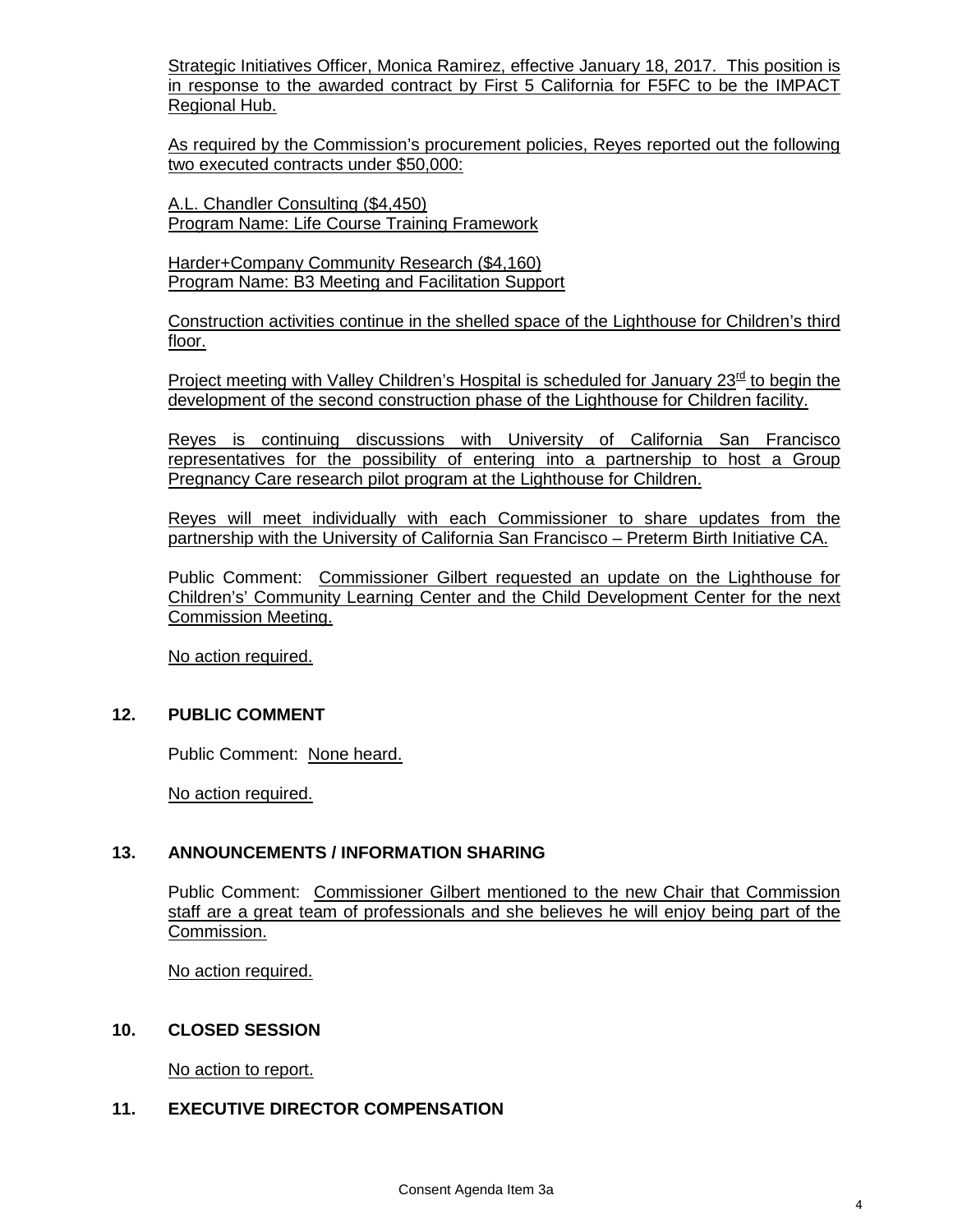Commissioner Koontz, as a member of the ad-hoc committee for the Executive Director evaluation, recommended a four percent increase to the Executive Director's salary effective January 1, 2017.

Public Comment: None heard.

Motion by: Koontz Second by: Gilbert Ayes: Gilbert, Koontz, Pacheco Noes: None heard.

#### **14. ADJOURNMENT**

Public Comment: None heard.

Motion by: Koontz Second by: Gilbert Ayes: Gilbert, Koontz, Pacheco Noes: None heard.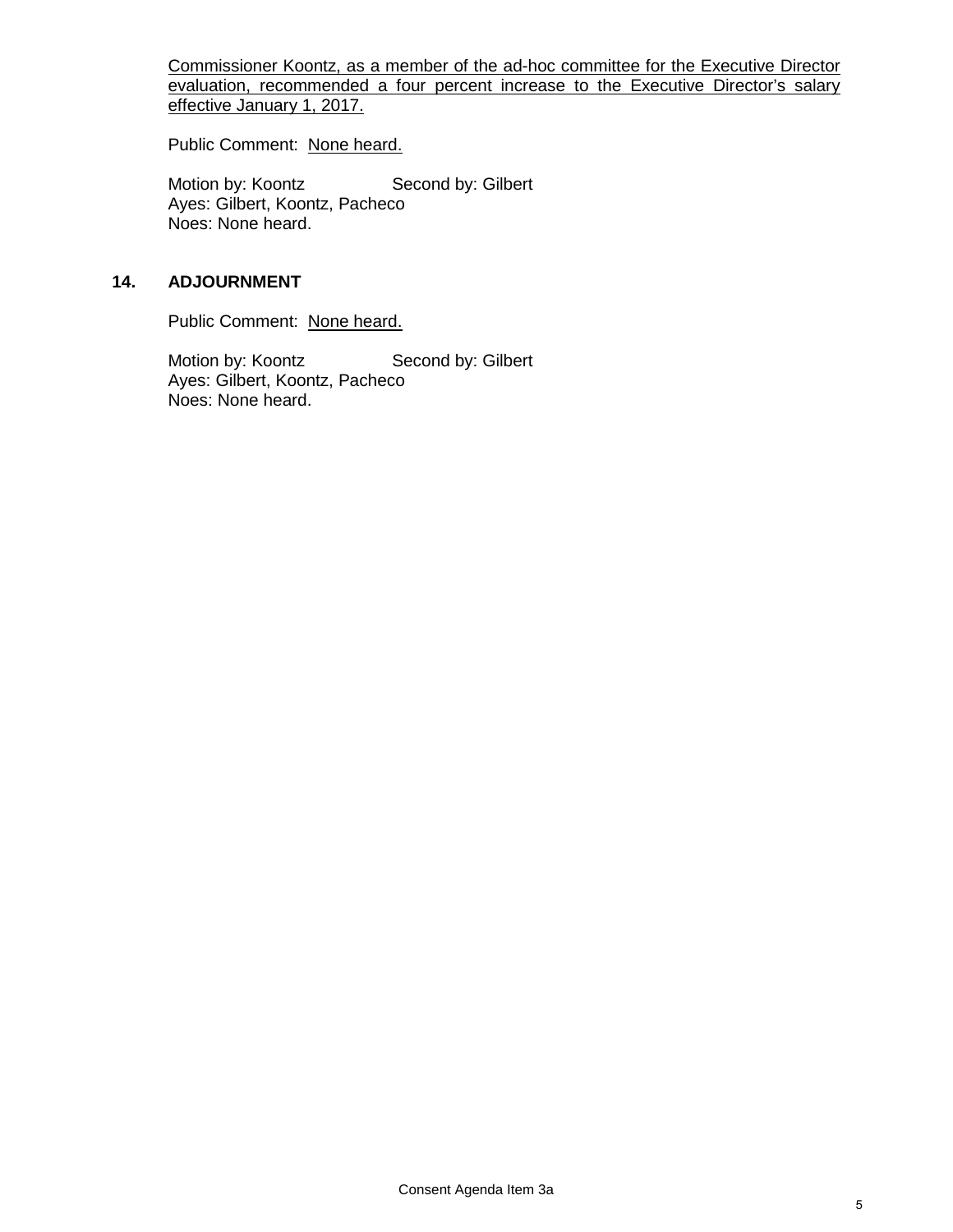> *Regular Business Meeting February 15, 2017 – 11:30 a.m.*

#### **2405 Tulare St. Fresno, CA 93721**

#### **AGENDA ITEM NO. 4**

TO: Children & Families Commission of Fresno County

FROM: Emilia Reyes, Executive Director

SUBJECT: Chair Appointment to the Lighthouse for Children, Inc. Board of Directors

#### **RECOMMENDED ACTION:**

Appoint and Approve the Chair of the Lighthouse for Children, Inc. Board of Directors.

#### **BACKGROUND:**

The adopted Bylaws for the Lighthouse for Children (LFC) state that the initial Board of Directors shall be made up of three Commissioners from the First 5 Fresno County Commission. Specifically, Section 4.03 states that the initial board consists of the chair of the following administrative committees with the Commission: (1) Chair of the Administrative Committee; (2) Chair of the Finance and Program Review Committee. A "Commissioner" shall mean a person serving on the board of the Commission.

The LFC Bylaws, in Section 4.04, read "the Board shall always consist of at least three Commissioners. The board may appoint up to four additional directors; provided, however, that a) at all times the number of Commissioners are to exceed the number of Non-Commissioners, and (b) there shall never be more than four Commissioners serving as directors at any one time."

Current Lighthouse for Children Board of Directors:

| Board Chair (Vacant)          | First 5 Fresno County Commission Chair    |  |  |
|-------------------------------|-------------------------------------------|--|--|
| Hugo Morales, Board Secretary | <b>First 5 Fresno County Commissioner</b> |  |  |
| Dawan Utecht                  | <b>First 5 Fresno County Commissioner</b> |  |  |
| <b>Stacy Sablan</b>           | Sablan Legal Services                     |  |  |

#### **CONCLUSION:**

If approved, the Lighthouse for Children Board of Directors will have an appointed Chair and will be in compliance with its adopted Bylaws.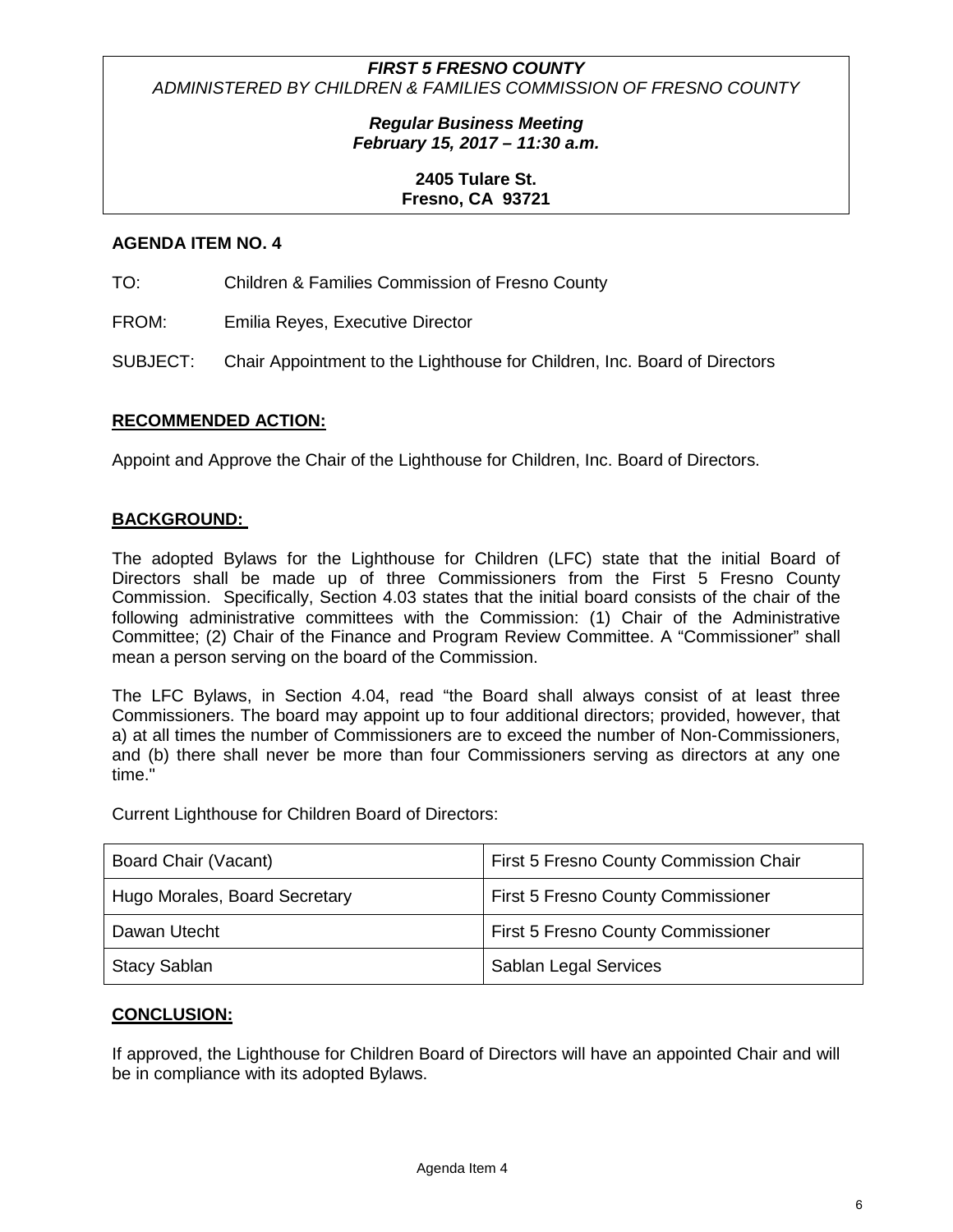#### *Regular Business Meeting February 15, 2017 – 11:30 a.m.*

#### **2405 Tulare Street Fresno, CA 93721**

#### **AGENDA ITEM NO. 5**

TO: Children & Families Commission of Fresno County

FROM: Emilia Reyes, Executive Director

SUBJECT: Financial Report for Period Ending December 2016

#### **RECOMMENDED ACTION:**

Accept financial report for period ending December 31, 2016.

#### **BACKGROUND:**

This item is intended to keep the Commission apprised of financial activity as of December 31, 2016 and to provide an opportunity to discuss and review financial activities for the reporting period.

#### **KEY POINTS:**

Revenues (36%)

- Prop 10 Revenue (43%) First 5 California has not yet reported Proposition 10 Revenues for December 2016.
- Investment Income (-39%) The investment portfolio experienced an unrealized market value loss during the beginning of the fiscal year. This month, however, the investment portfolio received a slight market value gain.

Operating (36%) – All expenses are within budget limits.

- Advertising Expense (83%) Procurement advertising expenses were incurred and limited expenses in this line item are anticipated in the remainder of the fiscal year.
- Audit Expense (76%) Payment has been made in full for audit services for period ending June 30, 2016. Due to the re-procurement of auditing services in May of 2016, a cost savings was realized within this line item.

Strategic Plan Investments (48%) - Development of contracts are on target and within budget constraints.

- Health Promotion (85%) Includes the Commission approved amount for the African Infant Mortality Needs Assessment.
- Multi-Sector Partnerships (90%) Includes the Commission approved amount for the Lighthouse for Children, Inc. third floor tenant improvements.
- IMPACT Program (100%) Contract was awarded at the beginning of the fiscal year.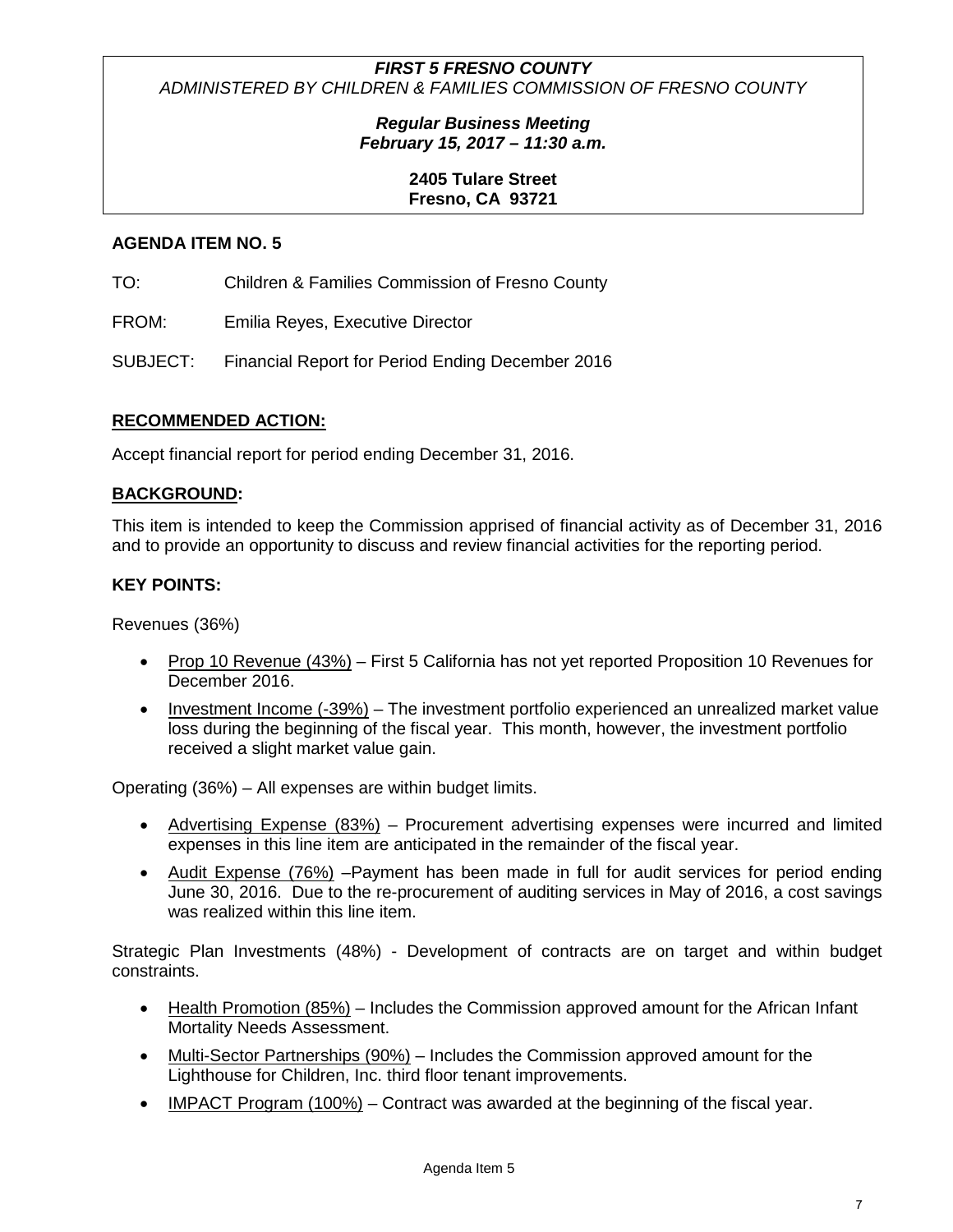• Accountability and Evaluation (100%) – Evaluation, contract management and technical assistance contracts are awarded at the beginning of the fiscal year.

FY 2016-2017 Service Provider Expenses (17%) – The majority of Service Providers are reimbursed on a quarterly basis. Expenses for quarter two will be reported in the February 2017 financial report as quarter two ended December 31, 2016.

#### **FISCAL IMPACT:**

All expenses have been anticipated and are within budget constraints for fiscal year 2016 – 2017.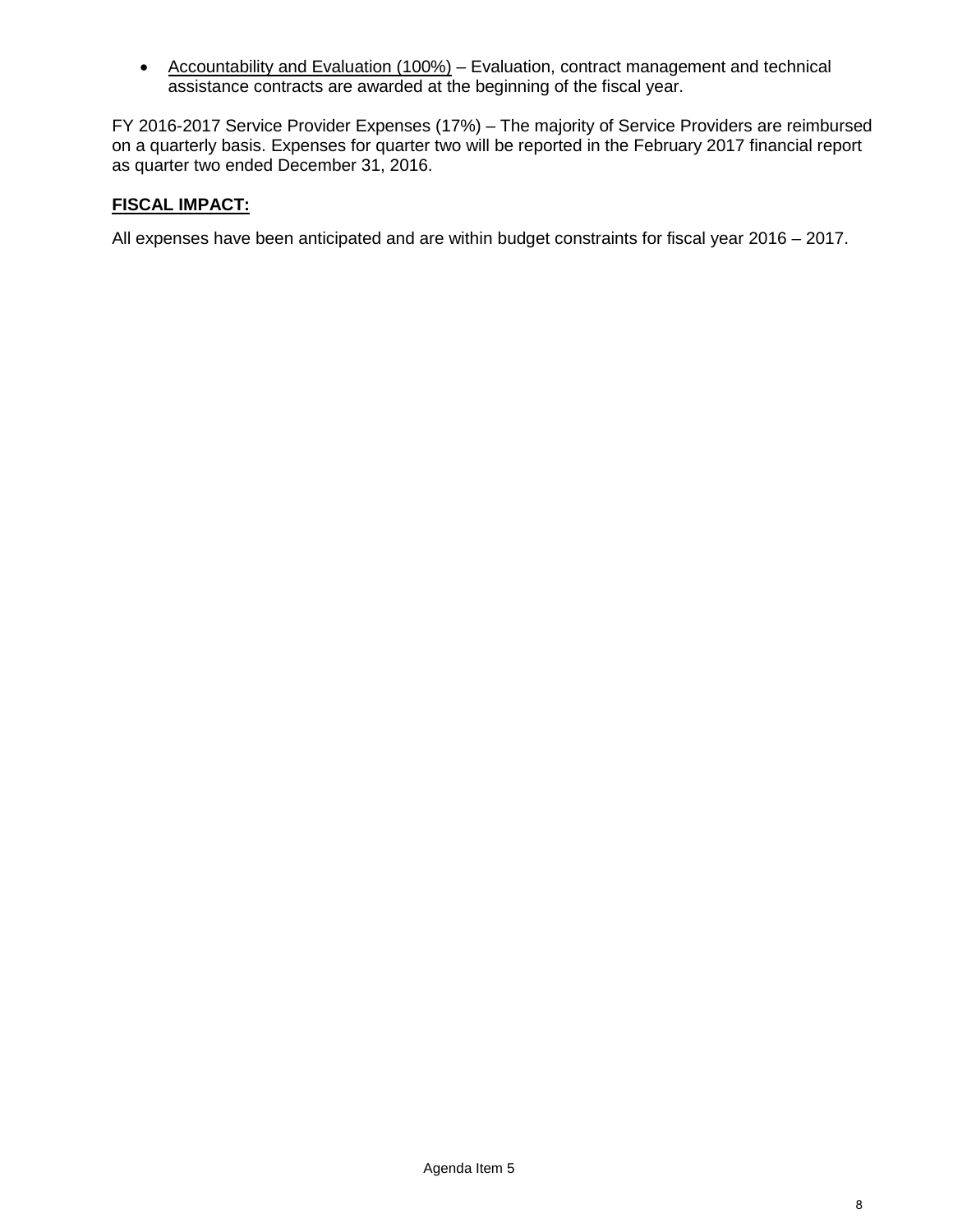#### **FIRST 5 FRESNO COUNTY FINANCIAL STATEMENT DECEMBER 2016 (50%)**

| <b>Revenues</b>                                                                  |                           |                            |                          |                         |
|----------------------------------------------------------------------------------|---------------------------|----------------------------|--------------------------|-------------------------|
|                                                                                  | <b>Budget Amounts</b>     | <b>Actual Amounts</b>      | Variance                 | <b>Percent Variance</b> |
|                                                                                  | 7/1/2016-6/30/2017        | 7/1/2016-12/31/16          |                          |                         |
| First 5 CA IMPACT Revenue                                                        | \$1,378,484               | \$0                        | \$1,378,484              | 0%                      |
| Prop 10 Revenue                                                                  | \$9,781,802               | \$4,194,073*               | \$5,587,729              | 43%                     |
| Other Revenue                                                                    | \$329,061                 | \$82,769                   | \$246,293                | 25%                     |
| Interest Revenue - County Treasury                                               | \$38,000                  | \$23,420                   | \$14,580                 | 62%                     |
| Investment Income<br><b>Total Revenues</b>                                       | \$263,500<br>\$11,790,847 | (\$101,763)<br>\$4,198,499 | \$161,737<br>\$7,388,822 | -39%<br>36%             |
|                                                                                  |                           |                            |                          |                         |
| *First 5 California has not yet reported Proposition 10 funds for December 2016. |                           |                            |                          |                         |
| Operating<br><b>Salary &amp; Benefits</b>                                        |                           |                            |                          |                         |
| Salary Expense                                                                   | \$1,163,781               | \$517,293                  | \$646,488                | 44%                     |
| Payroll Tax Expense                                                              | \$111,867                 | \$44,217                   | \$67,650                 | 40%                     |
| <b>Retirement Expense</b>                                                        | \$101,761                 | \$48,952                   | \$52,809                 | 48%                     |
| <b>Employee Benefits Expense</b>                                                 | \$525,000                 | \$85.473                   | \$439,527                | 16%                     |
| Worker's Comp. Expense<br><b>Education Allowance</b>                             | \$15,605<br>\$5,000       | \$0<br>\$0                 | \$15,605<br>\$5,000      | 0%<br>0%                |
| <b>Total Salaries &amp; Benefits</b>                                             | \$1,923,014               | \$695,935                  | \$1,227,079              | 36%                     |
| <b>Services &amp; Supplies</b>                                                   |                           |                            |                          |                         |
| <b>Advertising Expense</b>                                                       | \$1,500                   | \$1,248                    | \$252                    | 83%                     |
| Audit Expense                                                                    | \$30,000                  | \$22,905                   | \$7,095                  | 76%                     |
| Capital Expense - Computers & Software                                           | \$7,500                   | \$1,357<br>\$629           | \$6,143                  | 18%<br>12%              |
| Commissioner/Advisory Expense<br>Dues & Subscription Expense                     | \$5,250<br>\$35,124       | \$1,167                    | \$4,621<br>\$33,957      | 3%                      |
| Equipment Rental/Maintenance Expense                                             | \$37,926                  | \$9,572                    | \$28,354                 | 25%                     |
| General & Administrative Expense                                                 | \$25,427                  | \$10.444                   | \$14,983                 | 41%                     |
| Insurance Expense                                                                | \$17,218                  | \$5,039                    | \$12,179                 | 29%                     |
| Materials and Supplies Expense                                                   | \$11,750                  | \$2,264                    | \$9,486                  | 19%                     |
| Office Space Expense                                                             | \$97,747                  | \$67.474                   | \$30,273                 | 69%                     |
| Program Development/Strategic Planning Expense<br>Professional Service Expense   | \$15,000<br>\$117,300     | \$0<br>\$29,622            | \$15,000<br>\$87,678     | 0%<br>25%               |
| Staff Training & Conference Expense                                              | \$28,500                  | \$5,958                    | \$22,542                 | 21%                     |
| <b>Telephone Expense</b>                                                         | \$26,460                  | \$14,027                   | \$12,433                 | 53%                     |
| Local Travel Expense                                                             | \$8,100                   | \$595                      | \$7,505                  | 7%                      |
| <b>Total Services &amp; Supplies</b>                                             | \$464,802                 | \$172,301                  | \$292,501                | 37%                     |
| <b>Total Operating</b>                                                           | \$2,387,816               | \$868,236                  | \$1,519,580              | 36%                     |
| <b>Strategic Plan Investments (Contract Awards)</b>                              |                           |                            |                          |                         |
|                                                                                  | <b>Budget Amounts</b>     | <b>Actual Amounts</b>      | Variance                 | <b>Percent Variance</b> |
| <b>Strategic Plan Investments</b>                                                |                           |                            |                          |                         |
| Tier 1: Children and Families                                                    |                           |                            |                          |                         |
| Goal 1 - Health Promotion                                                        | \$390,000                 | \$330,410                  | \$59,590                 | 85%                     |
| Goal 2 - Early Learning                                                          | \$740,406                 | \$0                        | \$740,406                | 0%                      |
| Goal 3 - Strong Families                                                         | \$442,344                 | \$25,000                   | \$417,344                | 6%                      |
| <b>Total Tier 1</b>                                                              | \$1,572,750               | \$355,410                  | \$1,217,340              | 23%                     |
| <b>Tier 2: Community Partners</b>                                                |                           |                            |                          |                         |
| Early Childhood Partner Capacity Building                                        | \$266,149                 | \$17,150                   | \$248,999                | 6%                      |
| <b>Total Tier 2</b>                                                              | \$266,149                 | \$17,150                   | \$248,999                | 6%                      |
|                                                                                  |                           |                            |                          |                         |
| Tier 3: Early Childhood System of Care                                           |                           |                            |                          |                         |
| Birth to Third Grade Community Partnerships<br><b>Community Relations</b>        | \$469.272<br>\$766,000    | \$0<br>\$187,835           | \$469,272<br>\$578,165   | 0%<br>25%               |
| Multi-Sector Partnerships                                                        | \$302,592                 | \$271,398                  | \$31,194                 | 90%                     |
| <b>Total Tier 3</b>                                                              | \$1,537,864               | \$459,233                  | \$1,078,631              | 30%                     |
|                                                                                  |                           |                            |                          |                         |
| First 5 CA IMPACT Initiatives                                                    |                           |                            |                          |                         |
| <b>IMPACT Program</b><br><b>IMPACT Regional Hub Program</b>                      | \$826,595<br>\$551,889    | \$826,595<br>\$124,362     | \$0<br>\$427,527         | 100%<br>23%             |
| <b>Total First 5 CA IMPACT Initiatives</b>                                       | \$1,378,484               | \$950,957                  | \$427,527                | 69%                     |
|                                                                                  |                           |                            |                          |                         |
| <b>Accountability and Evaluation</b>                                             |                           |                            |                          |                         |
| <b>Accountability Services</b>                                                   | \$340,000                 | \$340,000                  | \$0                      | 100%                    |
| <b>Evaluation Services</b>                                                       | \$645,000<br>\$985,000    | \$645,000<br>\$985,000     | \$0<br>\$0               | 100%<br>100%            |
| <b>Total Accountability and Evaluation</b>                                       |                           |                            |                          |                         |
| <b>Total Strategic Plan Investments</b>                                          | \$5,740,247               | \$2,767,750                | \$2,544,970              | 48%                     |
| <b>Operations Contingency Fund</b>                                               | \$1,000,000               | \$1,000,000                | \$0                      | 100%                    |
| <b>Total First 5 Fresno County Budget</b>                                        | \$9,128,063               | \$4,635,986                | \$4,064,551              | 51%                     |
| FY 2016-2017 Service Provider Expenses                                           |                           |                            |                          |                         |
|                                                                                  | <b>Budget Amounts</b>     | <b>Actual Amounts</b>      | Variance                 | <b>Percent Variance</b> |
| Tier 1: Children And Families                                                    | \$5,965,579               | \$1,534,665                | \$4,430,913              | 26%                     |
| <b>Tier 2: Community Partners</b>                                                | \$2,222,179               | \$46,005                   | \$2,176,174              | 2%                      |
| Tier 3: Early Childhood System of Care                                           |                           |                            |                          |                         |
|                                                                                  | \$3,916,264               | \$418,497                  | \$3,497,767              | 11%                     |
| <b>Accountability and Evaluation</b>                                             | \$981,064                 | \$267,568                  | \$713,496                | 27%                     |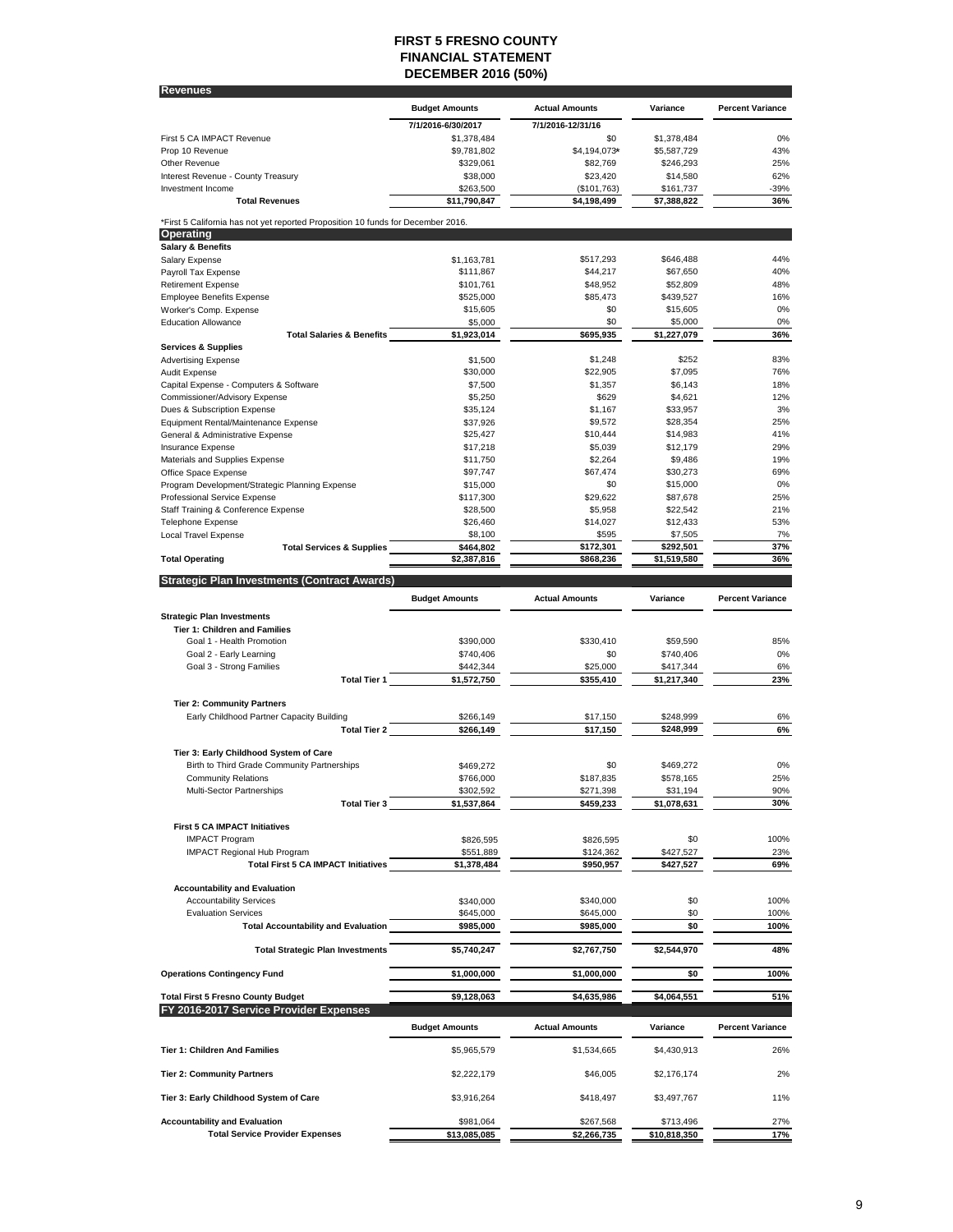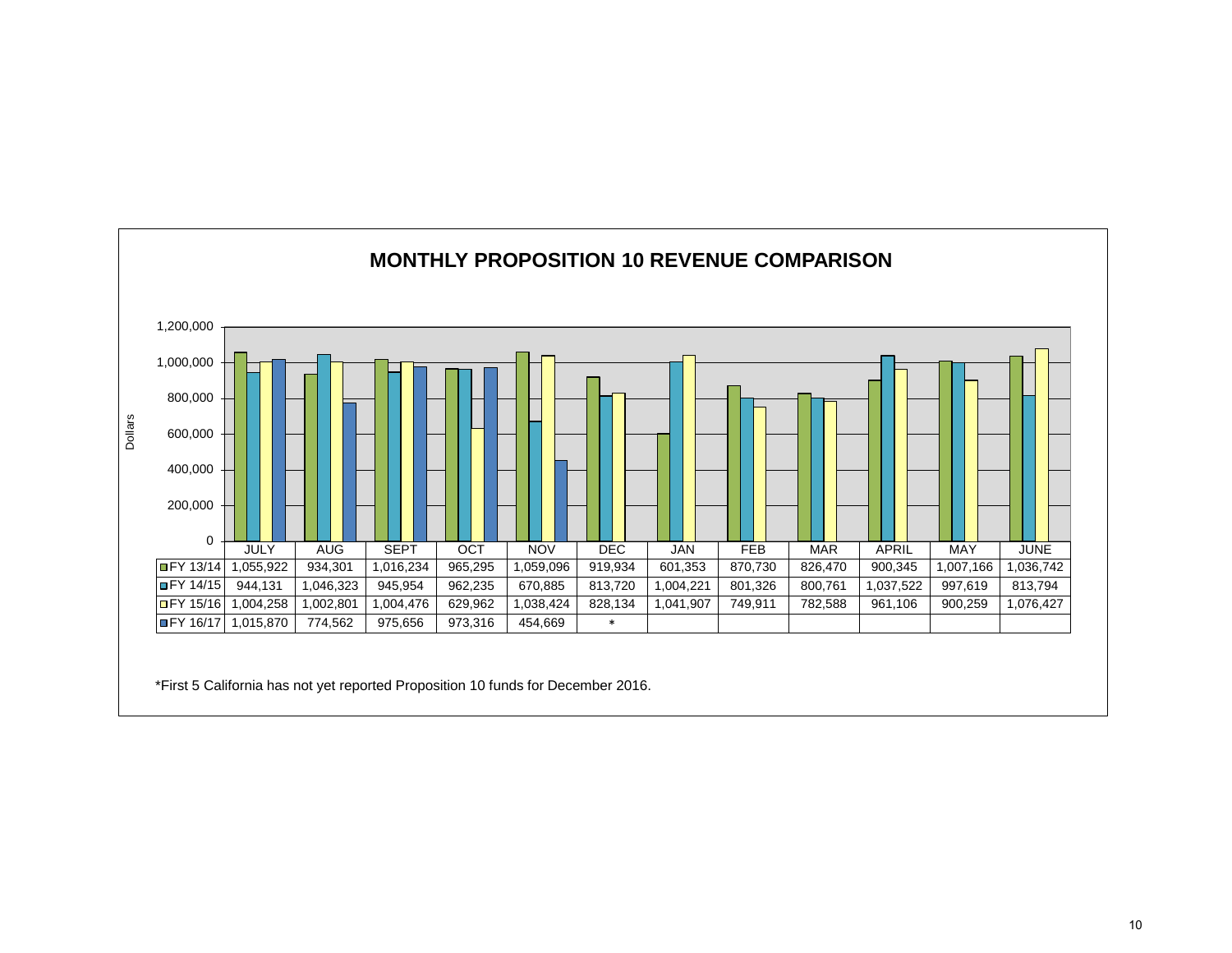#### **FIRST 5 FRESNO COUNTY BALANCE SHEET DECEMBER 2016**



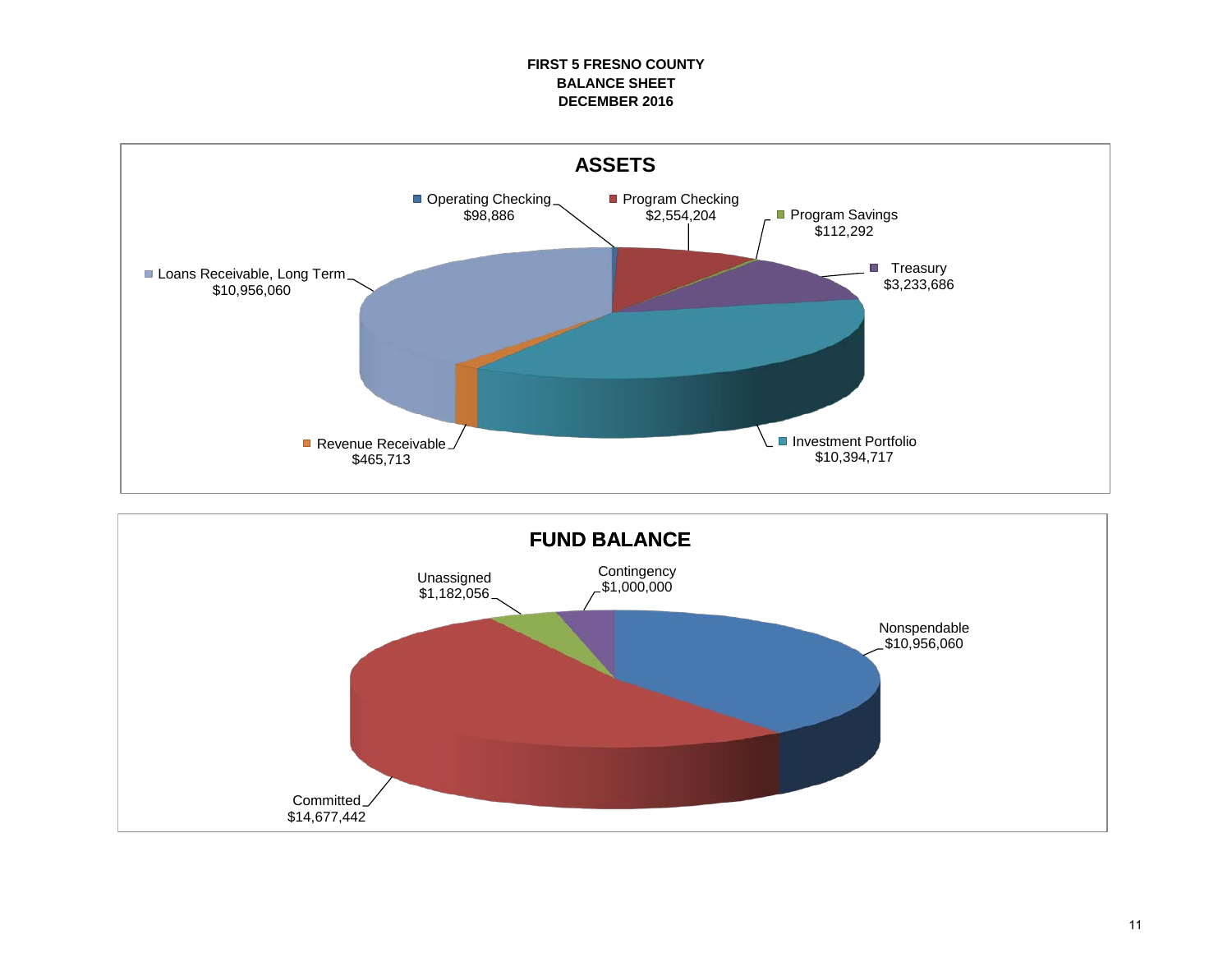> *Regular Business Meeting February 15, 2017 – 11:30 a.m.*

#### **2405 Tulare St. Fresno, CA 93721**

#### **AGENDA ITEM NO. 6**

TO: Children & Families Commission of Fresno County

- FROM: Emilia Reyes, Executive Director
- SUBJECT: University of California, San Francisco Preterm Birth Initiative CA Funding for the Group Prenatal Care Project

#### **RECOMMENDED ACTION:**

Approve staff to enter into negotiations with the University of California, San Francisco (UCSF) – Preterm Birth Initiative CA (PTBi-CA) to implement Group Prenatal Care Demonstration Project at the Lighthouse for Children.

#### **BACKGROUND:**

In January 2015, First 5 Fresno County (F5FC) commissioned an African American Infant Mortality (AAIM) Needs Assessment to better understand social determinants of infant mortality and develop recommendations designed to promote equitable health outcomes for African American children born in Fresno County. One of the key recommendations was to pilot a group prenatal care project for African American women to improve access to quality prenatal care.

The goals of group prenatal care are to empower women to take vested interest in their prenatal care experience, learn about pregnancy and childbirth, and build a deep sense of support and community. This model has shown to be an effective intervention to improve birth outcomes in other communities.

Partnering with the PTBi-CA and Fresno State's Central Valley Health Policy Institute, this project will include a two-phased approach. Phase 1 will comprise of planning, recruitment of patients and implementation of the project for 18 months. Phase 2 will launch a rigorous evaluation through a randomized control trial (RCT, Y3-Y5), including 100% participation of identified patients and physician providers.

On January 24, 2017 the Commission's Finance and Program Review Committee reviewed, discussed and recommended this item move forward for full Commission consideration.

**Alignment with 2013-2020 Strategic Plan:** The proposed project supports the Commission's overall goal of ensuring healthy development of young children and their families, directly aligning with Tier 1: Children and Families - Goal 1: Health Promotion.

**Short-term goal(s) and long-term outcomes:** If approved, Commission staff will negotiate to receive funds from UCSF PTBi-CA and assume the lead role for implementing the group prenatal care demonstration project. This includes, but is not limited to, developing, executing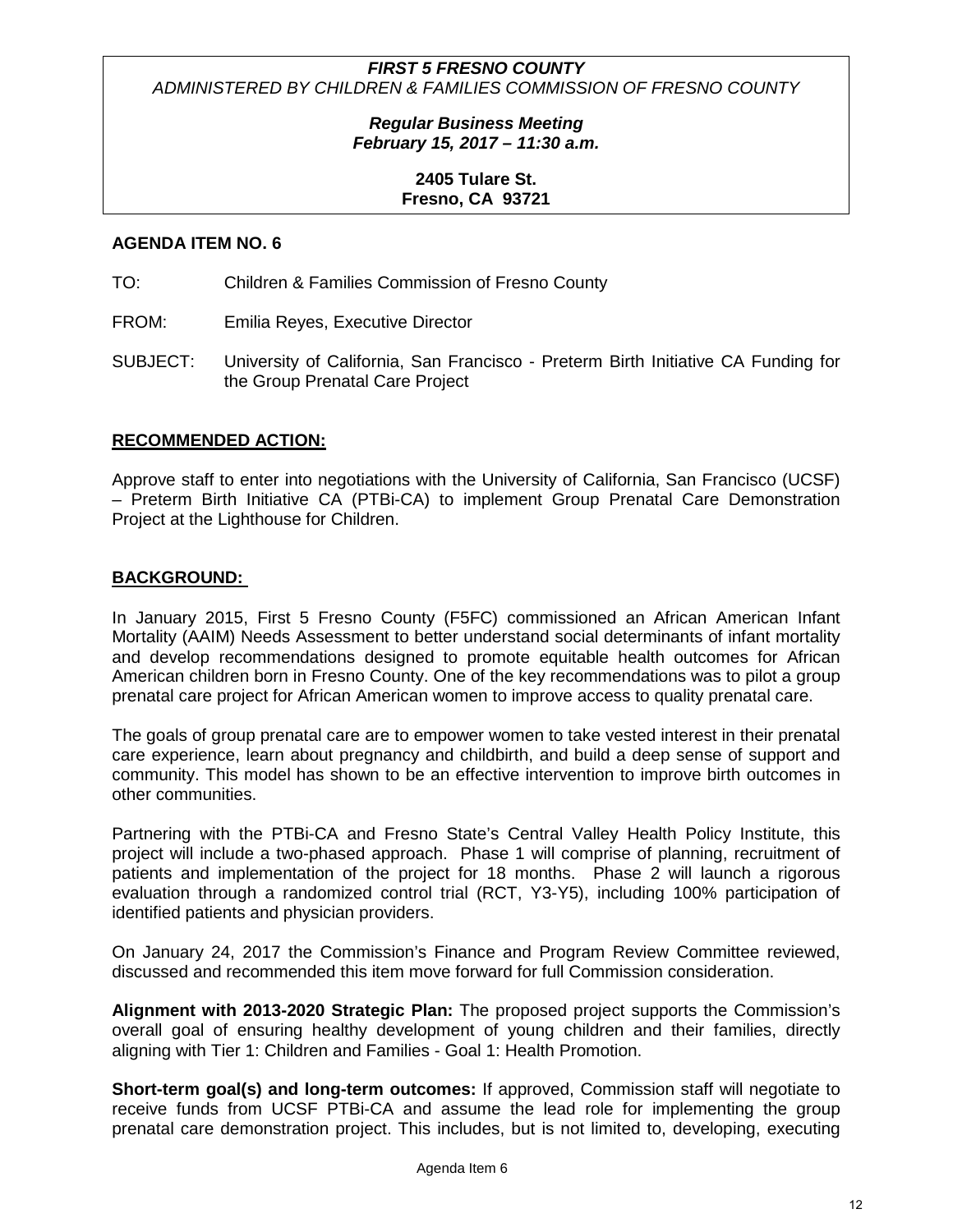and monitoring the subcontract agreement for the evaluation and hiring staff to coordinate and oversee the implementation of the project.

The long term intended outcome is to demonstrate feasibility and acceptability of a new model that is effective, sustainable, and replicable, with a focus on addressing psychological and social determinants of health for Medi-Cal enrolled women in Fresno County.

**Fiscal Impact:** Staff is currently in contract development negotiations with PTBi-CA and it is anticipated the amount received from PTBi-CA will be approximately \$3.1 million for 4.5 years, however, the final dollar amount is subject to change. F5FC will provide an in-kind contribution to include the use of the Community Learning Center at the Lighthouse for Children facility, one Full Time Equivalent (FTE) AmeriCorps member, administrative staff time and program supplies.

#### **CONCLUSION:**

If approved, staff will finalize negotiations with UCSF & PTBi-CA representatives to launch implementation of the project as outlined in this report. This project presents a unique opportunity for Fresno County to demonstrate effectiveness of group prenatal care model in addressing the social determinants of health and use research to promote policy change for women enrolled in Medi-Cal health insurance in Fresno County.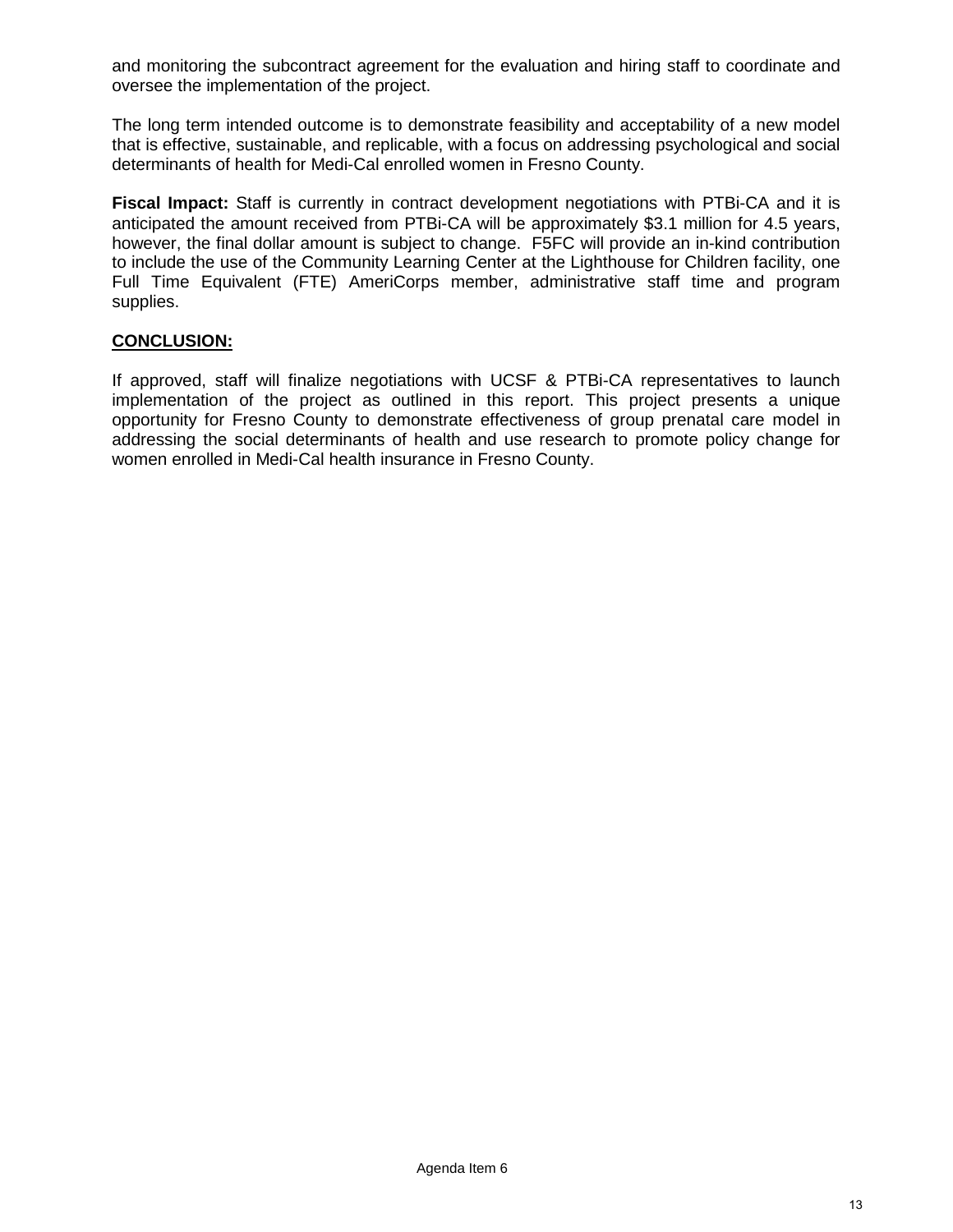> *Regular Business Meeting February 15, 2017 – 11:30 a.m.*

#### **2405 Tulare St. Fresno, CA 93721**

#### **AGENDA ITEM NO. 7**

- TO: Children & Families Commission of Fresno County
- FROM: Emilia Reyes, Executive Director
- SUBJECT: Agreement Recommendation with Central California Center for Health and Human Services for the Parent Council Project

#### **RECOMMENDED ACTION:**

Approve an agreement with the Central California Center for Health and Human Services at California State University, Fresno to establish the Parent Council in an amount not to exceed \$125,000 for 16 months.

#### **BACKGROUND:**

In January 2015, First 5 Fresno County (F5FC) commissioned an African American Infant Mortality (AAIM) Needs Assessment to better understand social determinants of infant mortality and develop recommendations aimed at promoting equitable health outcomes for African American children born in Fresno County. One of the key recommendations was to establish a Parent Council to expand community engagement in the promotion of health and wellbeing of mothers and their families.

The intent of the Parent Council is to reduce isolation and 1) provide an on-ramp for parent engagement in the Pre Term Birth initiative (PTBi), 2) support mothers at risk for preterm birth or who have experienced adverse birth outcomes, and 3) learn about their experience and interrelated risk factors (e.g., economic, racial, social, health, environmental).

Staff recommends an agreement with Fresno County Preterm Birth Collective Impact Initiative (Fresno County PTBi), housed at Central California Center for Health and Human Services at California State University, Fresno, to leverage resources and accelerate Fresno County's PTBi effort to partner with African American parents.

On January 24, 2017 the Commission's Finance and Program Review Committee reviewed, discussed and recommended this item move forward for full Commission consideration.

**Alignment with 2013-2020 Strategic Plan:** The proposed project supports the Commission's Tier 1: Children and Families - Goal 1: Health Promotion to support the healthy development of young children and their families.

Agenda Item 7 **Short-term goal(s) and long-term outcomes:** Short term goals include: a) the formation of an advisory group to ensure the Parent Council design effectively addresses the needs of the African American families; b) expansion of outreach efforts to increase the number of African American parents to participate in the Parent Council and support their engagement in PTBi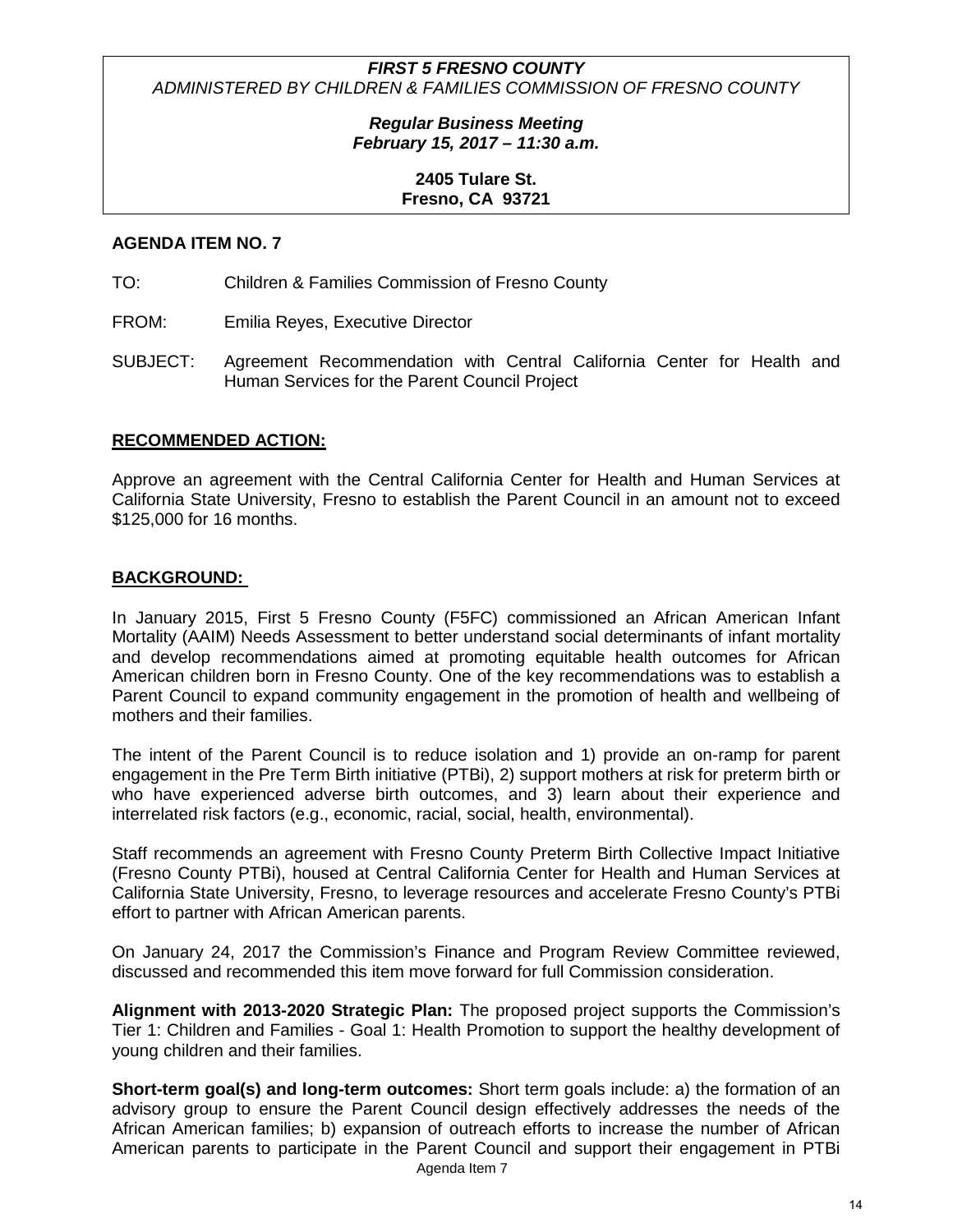steering committee and other workgroups; and c) Parent Council staff participation in meetings with other AAIM partners to work with local community "experts" on social and economic issues impacting racially, ethnically, and culturally diverse communities.

The long term intended outcome is to ensure these efforts inherently support authentic community engagement, make a sustainable positive impact on improving preterm births and infant mortality rates in Fresno County, and strengthen partnerships with community and government organizations that address the health needs of women, children, and their families.

**Procurement:** In accordance with the Commission's procurement policies and procedures, a Sole Source procurement was utilized. PTBi-CA is a multi-year \$100 million initiative working to reduce the burden of prematurity in California, specifically in three communities: San Francisco, Oakland and Fresno. PTBi-CA partners with researchers, clinicians, public health experts and communities to address health disparities that contribute to prematurity among those at highest risk of preterm birth – women of color and lower income. Fresno County PTBi has already identified the establishment of a mother's council as one of the viable strategies for addressing the complexity of preterm birth in Fresno County. This presents a unique opportunity to leverage resources through Fresno County PTBi and align efforts to achieve greater impact for improving the health and wellbeing of mothers and their families across Fresno County. The Sole Source mechanism is warranted given the capabilities, qualifications and resources of Fresno County PTBi are so unique no other vendor may comparably meet the Commission's needs to implement this key recommendation from the AAIM needs assessment.

**Fiscal Impact:** Funds for the implementation of the African American Needs Assessment recommendations were allocated by the Commission during the January 20, 2016 Commission Meeting. Funds are allocated from the 2015 – 2017 Approved Two Year Budget, Tier 1 – Children and Families: Goal 1 – Health Promotion line item in an amount not to exceed \$125,000.

#### **CONCLUSION:**

If approved, staff will collaborate closely with Fresno County PTBi to launch implementation of the Parent Council as outlined in this report. By partnering with Fresno County PTBi, the Commission intends to achieve a deeper impact in improving adverse health outcomes in Fresno County. Directly aligning efforts maximizes existing partnerships and resources that work toward a common goal.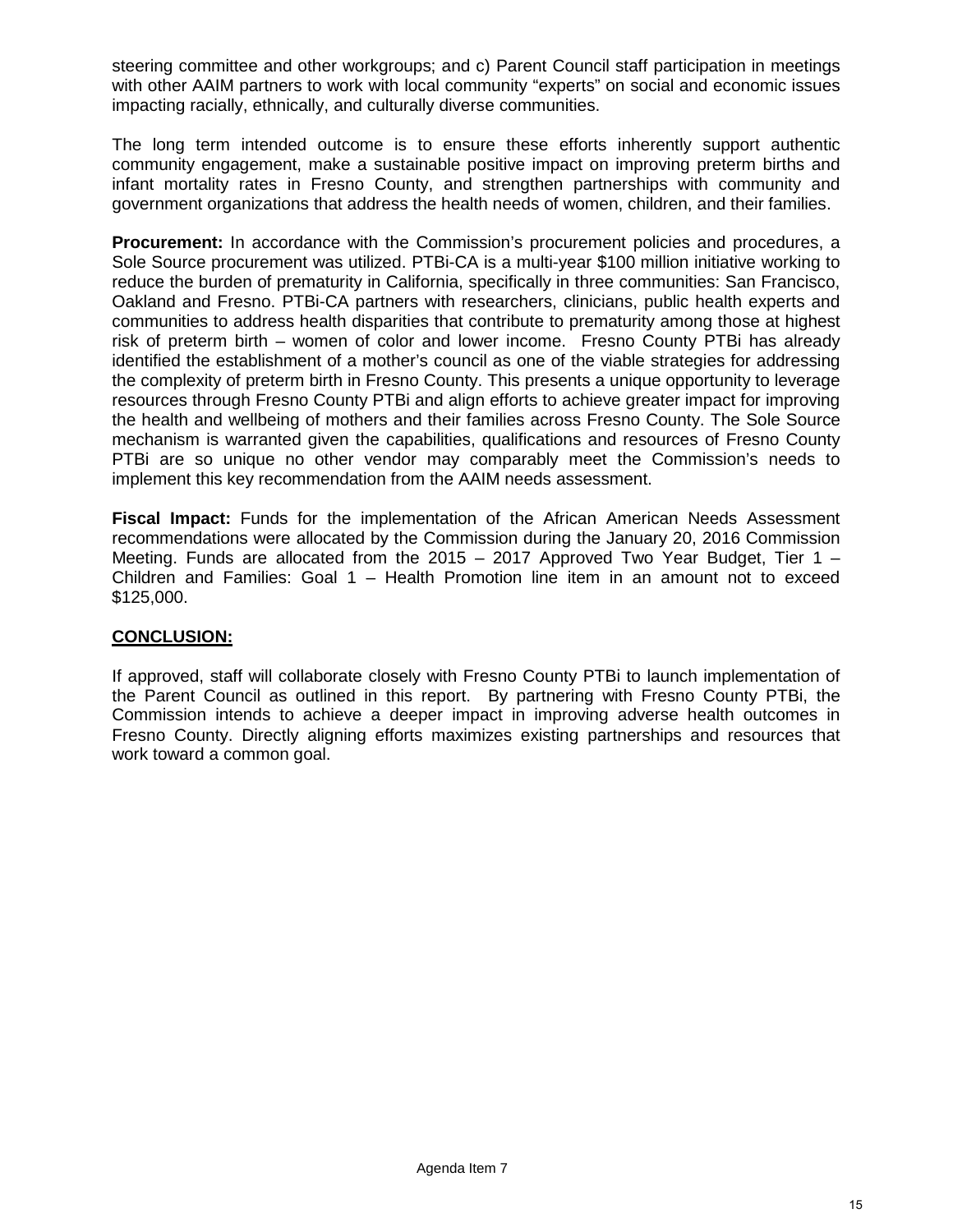> *Regular Business Meeting February 15, 2017 – 11:30 a.m.*

#### **2405 Tulare St. Fresno, CA 93721**

#### **AGENDA ITEM NO. 8**

TO: Children & Families Commission of Fresno County

FROM: Emilia Reyes, Executive Director

SUBJECT: Birth-Through-Third Grade (B3) Phase Two Procurement

#### **RECOMMENDED ACTION:**

Approve the development and release of the B3 Phase Two procurement, in a total amount not to exceed \$2 million for two years.

#### **BACKGROUND:**

In 2012 First 5 Fresno County (F5FC), in partnership with Fresno County Superintendent of Schools, the David and Lucile Packard Foundation and Early Edge California launched the Fresno County Birth-Through-Third Grade Initiative (B3). The first phase of the B3 initiative centered on partnerships with five school districts (Central Unified, Firebaugh-Las Deltas Unified, Fowler Unified, Fresno Unified and Kings Canyon Unified) committed to raising the percentage of students reading on grade level by third grade through integrated systems, quality educators and increased family and community engagement. The five school district partnership agreements will term on June 30, 2017.

In 2016 F5FC and its partners commissioned Harder+Company Community Research to conduct a B3 Exploratory Study to identify lessons learned and opportunities to sustain and scale the model in Fresno County. The study highlighted the commitment of districts to continue the program and system changes made as part of B3 and a need for continued support from F5FC to strengthen connections between districts and early childhood service providers.

The findings from the study served as the foundation for a series of planning meetings including representatives from the David and Lucile Packard Foundation, Fresno County Superintendent of Schools and First 5 Fresno County. Over the course of two months, the planning group met to identify potential strategies for future F5FC investments to promote a stronger early childhood system of care.

To this end, staff is seeking approval to develop and release a procurement opportunity for the second phase of B3, focused on building partnerships and connections within and between local education agencies and organizations serving children ages 0-5 in Fresno County. The procurement would support the integration of systems serving children and families, champion best practices in early childhood, and build an effective network of support for children and families throughout Fresno County primarily by creating staff positions to serve as integrators within large, multi-department agencies such as a local education or public agency.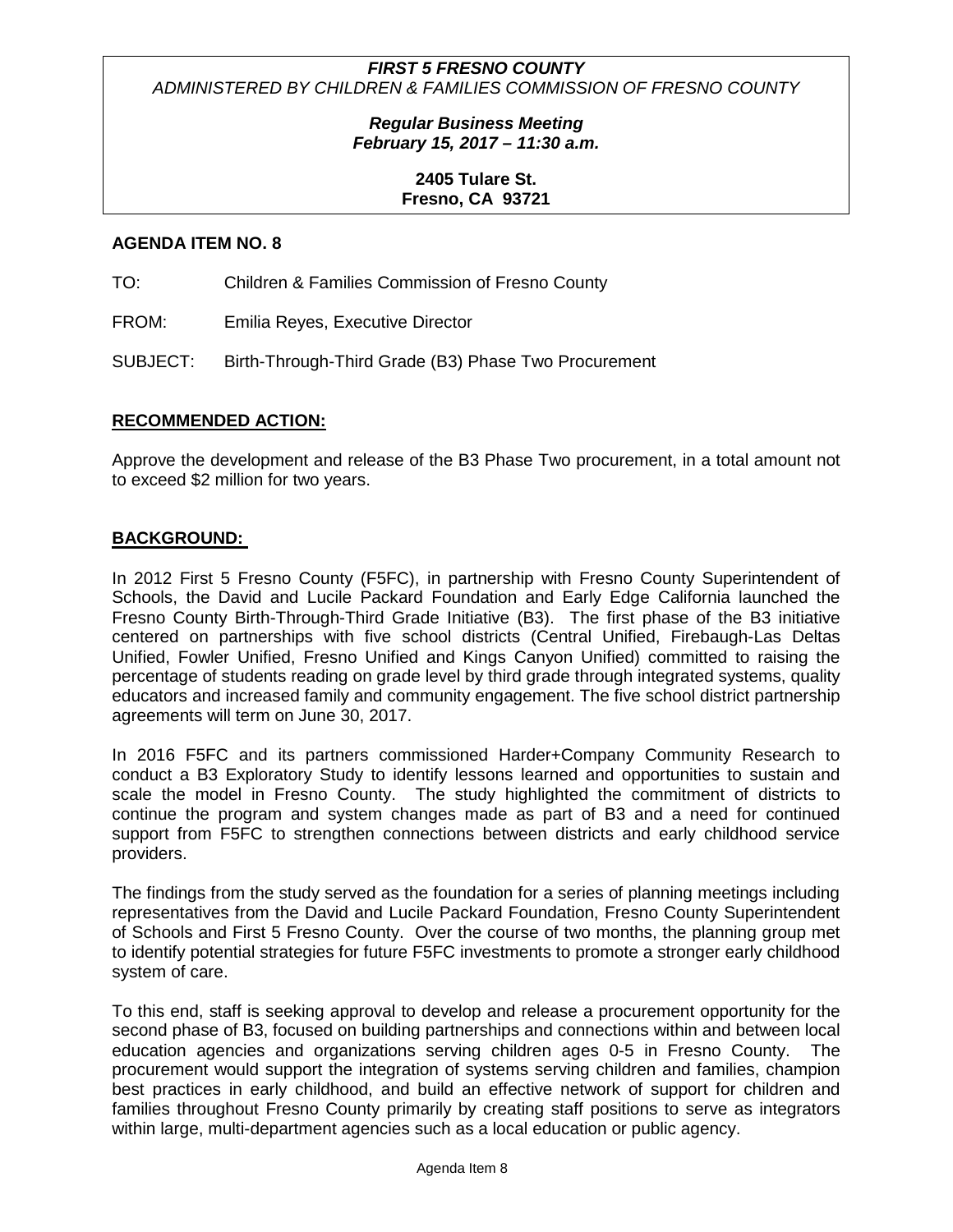On January 24, 2017 the Commission's Finance and Program Review Committee reviewed, discussed and recommended this item move forward for full Commission consideration.

**Alignment with 2013-2020 Strategic Plan:** The proposed funding opportunity aligns with Tier 3: Early Childhood System of Care – Goal 5: Early Childhood Systems and Network Improvement.

**Short-term goal(s) and long-term outcomes:** If approved, Commission staff will develop a procurement intended for release in March 2017. Staff will follow the Commission's Programmatic Procurement Policies and Procedures to review and recommend qualified agencies/organizations for consideration. Staff will work to present funding recommendations to the Commission in June 2017. The long-term outcome of this proposed procurement is to focus F5FC's investments on connecting local education agencies and early childhood service providers to establish a robust and effective system of care for all young children and families in Fresno County.

**Fiscal Impact:** Funding has been allocated from the Commission's 2015-2017 Approved Two Year Budget: Strategic Plan Investments – Tier 3: Early Childhood Systems of Care – Goal 5: Early Childhood Systems and Network Improvement in an amount not to exceed \$2 million. This procurement opportunity will require matching funds to promote sustainability.

#### **CONCLUSION:**

If approved, staff will develop a procurement mechanism and release in March 2017 to bring funding recommendations for approval by the Commission in June 2017. The proposed procurement is targeted on improving connections within and between agencies serving young children and builds upon F5FC's initial investment in B3. If this item is not approved, then 2017 will mark the conclusion of F5FC's Birth-Through-Third Grade investments which may jeopardize the opportunity to build upon current community momentum around systems integration and collaboration, in part due to the work of the original B3 initiative.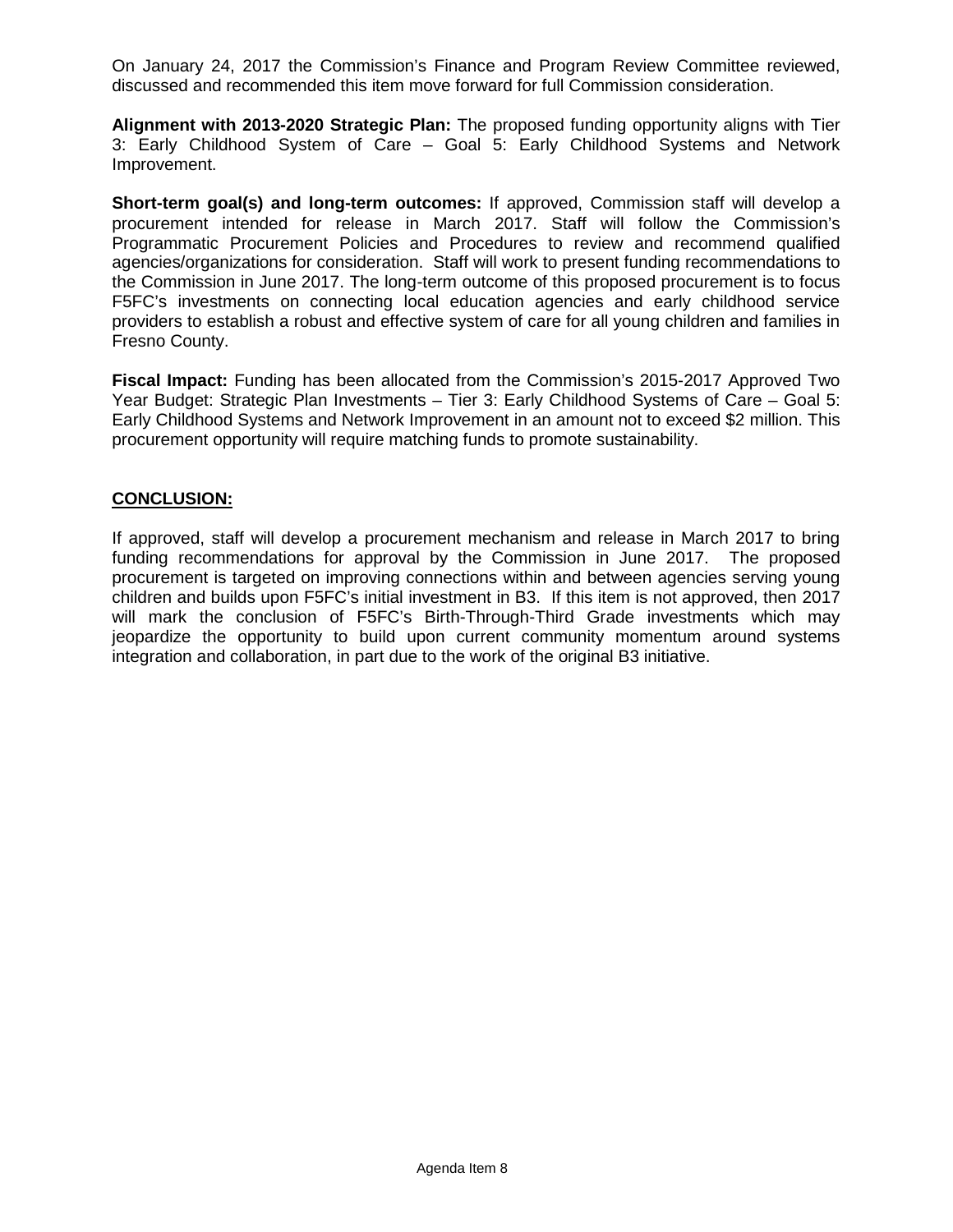> *COMMISSION MEETING February 15, 2017 – 11:30 a.m.*

#### **2405 Tulare St. Fresno, CA 93721**

#### **AGENDA ITEM NO. 9**

TO: Children & Families Commission of Fresno County

FROM: Emilia Reyes, Executive Director

SUBJECT: Agreement Recommendation with Runyon Saltzman, Inc. for a Public Education Campaign

#### **RECOMMENDED ACTION:**

Approve an agreement with Runyon Saltzman, Inc. to plan, develop and manage a Public Education Campaign in a total amount not to exceed \$500,000 for two years.

#### **BACKGROUND:**

In February 2016, the Commission updated its Communications Plan to be in congruence with the Commission's Strategic Plan. One of the goals of the 2016-2020 Communications Plan was to increase public education and awareness of early childhood development with clear and consistent messaging to increase reach to targeted populations.

First 5 Fresno County released a Request for Proposals (RFP) procurement opportunity in November 2016 to solicit proposals for a comprehensive Public Education Campaign. Through this competitive process, Runyon Saltzman, Inc. was the firm selected for full Commission consideration to plan, develop and manage a two year public education campaign around the following key objectives detailed in the RFP:

1. Increase awareness of early childhood development topics among Fresno County residents and emphasize the importance of positive parent and adult interactions in a child's first 5 years.

2. Use strategic communication methods to effectively target and reach Fresno County's diverse population, geographic regions and ethnic communities.

3. Identify and implement a broad range of new and emerging media strategies and technology to reach and educate Fresno County residents about the importance of the first 5 years of life.

4. Reinforce the brand of the Commission as a reliable source of information for children ages 0 to 5 and their families.

Runyon Saltzman, Inc. was founded in 1960 and the full-service agency offers a wealth of expertise in multiple disciplines and practices in communications, including social marketing, advertising, public relations, digital marketing, social media, and branding to name a few. The firm has led successful social marketing campaigns throughout the Central valley and California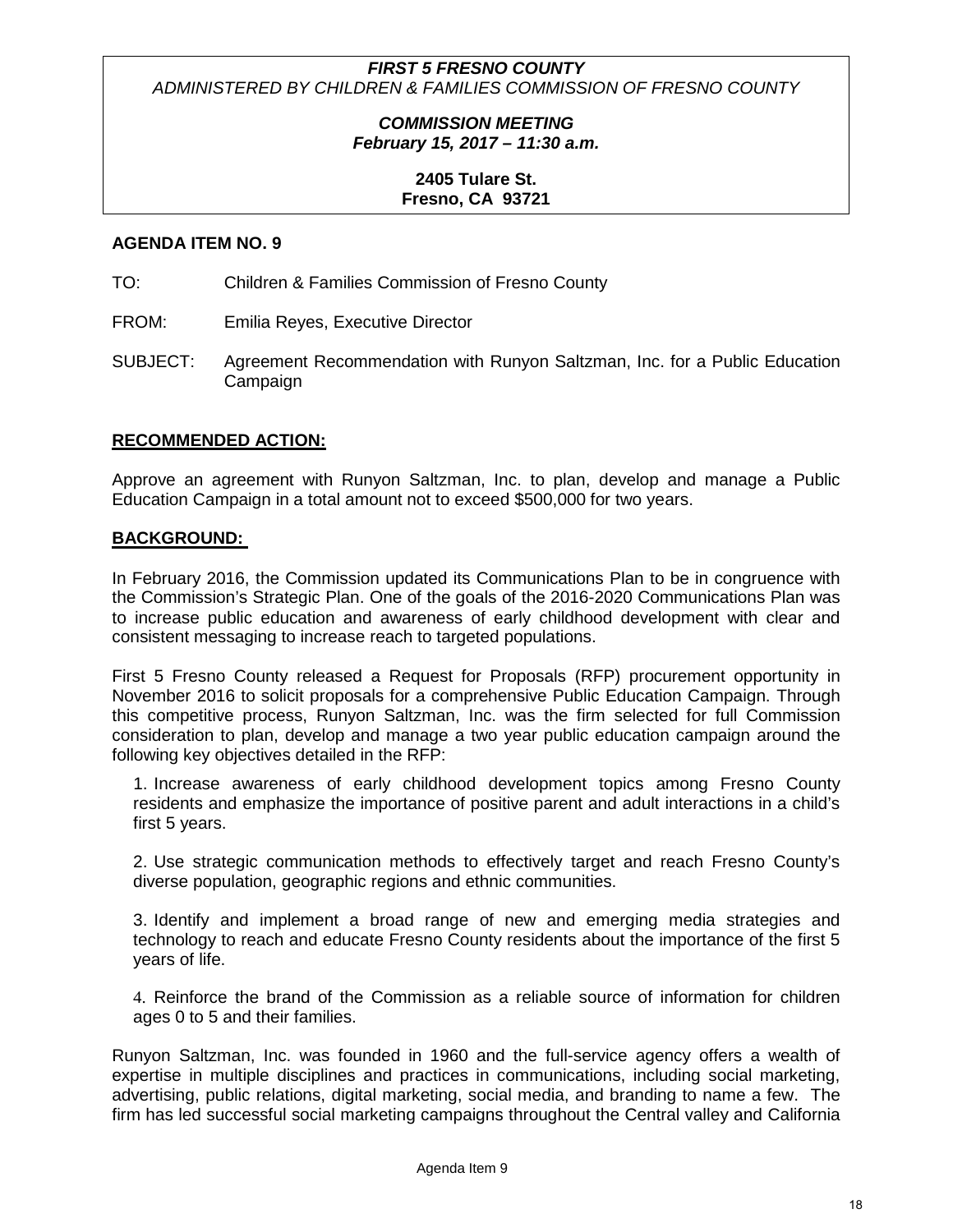directed at hard-to-reach diverse populations. Their work is closely aligned with public policy issues and designed to influence attitudes and behavior.

Runyon Saltzman, Inc. has proposed a multi-media Public Education Campaign that is firmly grounded in people, events and services through English, Spanish and Hmong messages targeting adults ages 18-44. The messages will be crafted to ensure they are meaningful, relevant, and delivered through appropriate and effective channels. To support the paid media buy, Runyon Saltzman's plan includes added value and bonus media placement in a total of approximately \$149,000. Highlights of the Campaign Framework are depicted below:



On January 24, 2017 the Commission's Finance and Program Review Committee reviewed, discussed and recommended this item move forward for full Commission consideration.

**Alignment with 2013-2020 Strategic Plan:** The Public Education Campaign directly aligns with Tier 3: Early Childhood Systems of Care – Goal 5: Early Childhood Systems and Network Improvement resulting in a wide variety of partnerships that will strengthen community networks and broaden F5FC's reach in Fresno County.

**Short-term goal(s) and long-term outcomes:** If approved, the contract period will be from March 1, 2017 through February 28, 2019. Campaign planning, creative development and production will take place through the spring with the goal of an official public education campaign launch in the summer 2017. The long-term outcomes of this contract include an increase of public education and awareness about early childhood development, the critical role of positive parenting and offer actions for parents and caregivers to support the healthy development of their children.

**Fiscal Impact:** Funding has been allocated from the Commission 2015-2017 Approved Two Year Budget: Strategic Plan Investments – Tier 3: Early Childhood Systems of Care – Goal 5: Early Childhood Systems and Network Improvement from the Community Relations line item in an amount not to exceed \$500,000 for one two-year contract. Based on performance, need and the availability of funds, F5FC reserves the option to extend the term and conditions for up to